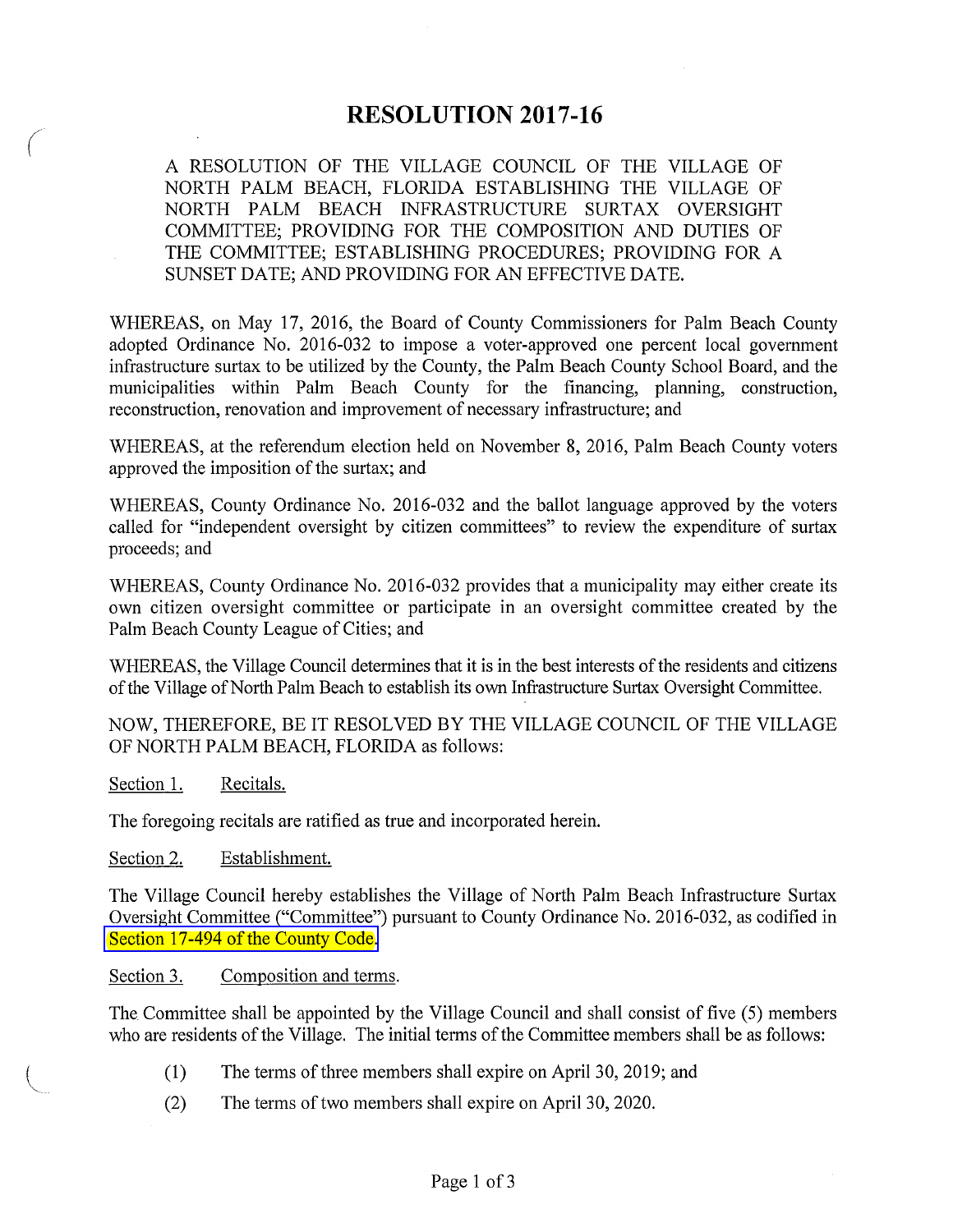After the expiration of the initial terms, the Committee members shall serve terms of two (2) years. Any vacancies on the Committee shall be filled by the Village Council and vacancies occurring during a term of appointment shall be for the remainder of the term.

# Section 4. Responsibilities and duties.

 $\bigg($ 

The Committee shall act solely in an oversight and advisory capacity to the Village Council. The Committee shall prepare an annual report to the Village Council regarding:

- (1) Whether the Village's expenditure of the surtax proceeds for the fiscal year was consistent with the requirements of [Section 212.055\(2\), Florida Statutes,](http://www.flsenate.gov/Laws/Statutes/2016/212.055) and the ballot language approved by the voters; and
- (2) Whether the Village's expenditure of the surtax proceeds for the fiscal year was consistent with the Village's approved surtax proceeds project list, if any, or any revisions or modifications to the surtax project list as approved and adopted by the Village Council.

#### Section 5. Organization and procedures.

A. At the first organizational meeting of the Committee, the members shall elect a chairperson and a vice chairperson from among the Committee membership. Subsequent to the initial organizational meeting, the Committee shall appoint a chairperson and vice chairperson from among the Committee membership at the first regular meeting in May each year.

B. The Committee shall meet monthly during the life of the Committee or at a greater or lesser frequency as determined by the Committee in order to fulfill its duties and responsibilities.

C. The Village Manager or his or her designee, in coordination with the chairperson, shall be responsible for establishing the meeting agenda. The Village Manager shall serve as the staff liaison to the Committee.

D. To the extent not inconsistent with the express terms of this Resolution, the conduct of the Committee shall comply with the provisions of **Section 2-1 of the Village Code of Ordinances**.

Section 6. Reports.

 $\bar{L}$ 

A. The Committee shall compile information received from the Village on surtax expenditures so that it is able to provide annual reports on such expenditure to the Village Council during the fiscal year by December 31<sup>st</sup> of each year. The Committee shall also provide a final report prior to completing its duties and "sunsetting" in accordance with Section 7 below.

B. Village Staff shall provide support services to the Committee as necessary in order for the Committee to carry out its duties and responsibilities.